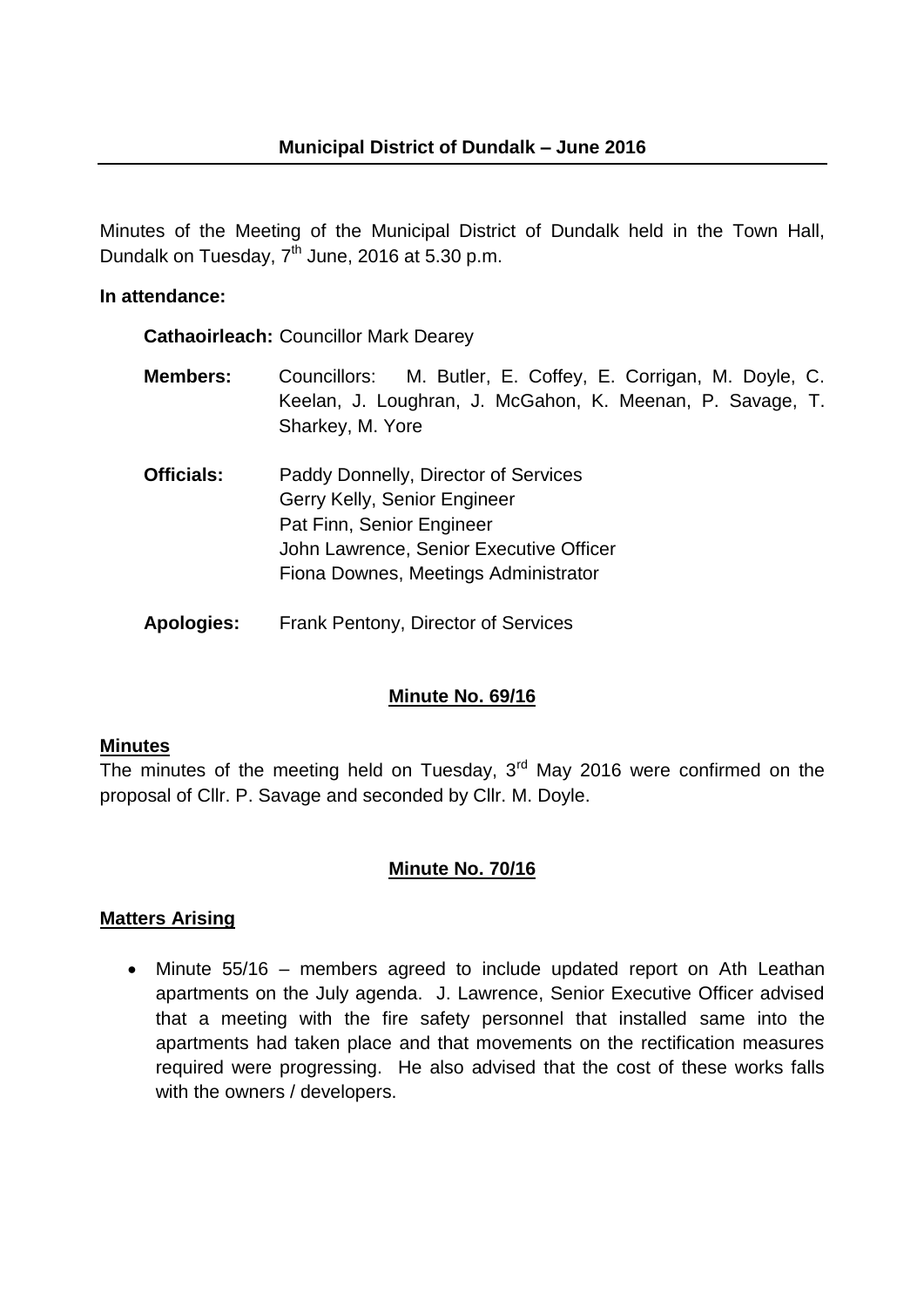# **Minute No.71/16**

### **Housing and Communities Progress Report**

Members discussed the report dated  $25<sup>th</sup>$  May 2016 as circulated with the Agenda and J. Lawrence, Senior Executive Officer addressed the following matters:

- The expected increase of anti social behaviour during the summer months and street drinking in areas such as Doolargy was raised
- Cox's Demense Phase 2B & 2C status of scheme.
- The increase in the use of the homeless services and the low number of social housing units being constructed in the Dundalk area.
- Members requested that the Minister for Housing be written to advising that they believe that the local authority is best placed to deliver housing once they are given the tools to do so.
- Submission of the condition survey report of existing housing stock when completed.

# **Minute No.72/16**

# **Infrastructure, Operations & Marine Progress Report**

Members discussed the report dated  $17<sup>th</sup>$  May 2016 as circulated with the Agenda and P. Donnelly, Director of Services, G. Kelly, Senior Engineer and P. Finn, Senior Engineer addressed the following issues:

- The question re the accessibility upgrade works was addressed under this heading as the members expressed their concerns at the standard and quality of works carried out and enquired who had signed off on the works to enable payment to the contractor. G. Kelly, Senior Engineer advised that discussions are ongoing at present with the contractor to rectify issues before any outstanding monies owed to the contractor would be paid.
- Repairs to the wall at Carlingford Harbour and the possibility of employing a Harbour Master.
- P. Finn, Senior Engineer to furnish report at a future meeting re schedule of works on Clanbrassil Street.
- Concerns were expressed re upcoming bonfire night. P. Donnelly, Director of Services advised that the council will remove materials, talk to community groups, the fire service and check known trouble spots.
- Members requested that the Municipal District should write to the Superintendent re the drinking bye laws.
- G. Kelly confirmed that no programme of works has been agreed for the 2016 allocation of funds.
- Phase 4 N53 road realignment. P. Finn, Senior Engineer advised that the options report was discussed with TII inspectors but Louth have not been advised of any available funding for the works.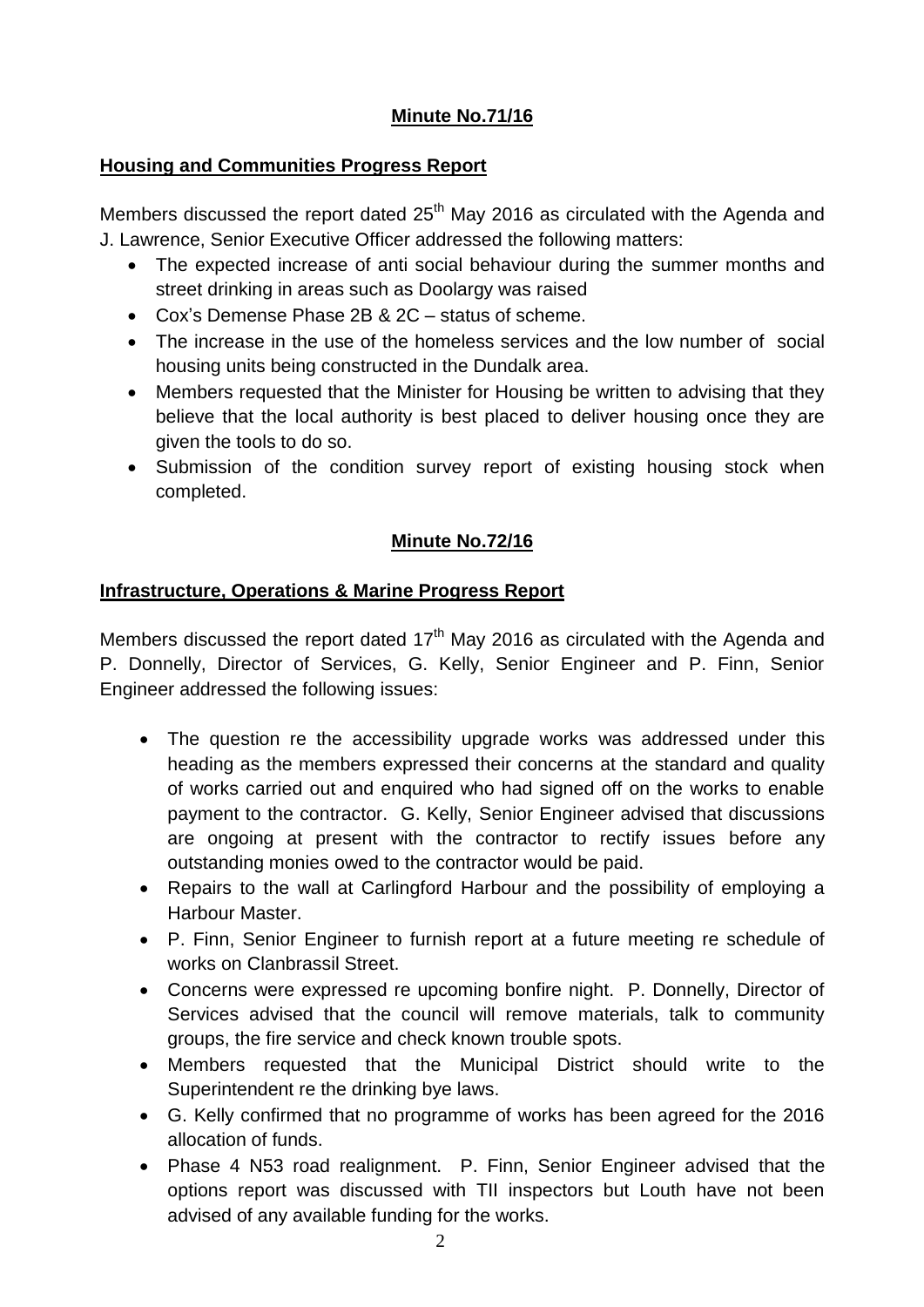- Enquiry re whether there is a system for checking conditions of footpaths.
- Cllr. Savage proposed the extinguishment of the right of way at the Red Cow and Cllr. C. Keelan seconded same

## **Minute No. 73/16**

### **Nomination of one member onto Peace IV Partnership**

Nominations were taken for a representative from the Dundalk Municipal District to sit on Peace IV Partnership:

Cllr. J. Cassidy Green – proposed by Cllr. K. Meenan and seconded by Cllr. M. Yore. Cllr. P. Savage – proposed by Cllr. M. Doyle and seconded by Cllr. E. Coffey.

There followed a roll call vote.

**For Cllr. J. Cassidy Green: Cllrs. Corrigan, Loughran, Meenan, Sharkey, Yore Total 5 (five)**

| For Cllr. P. Savage: |  |  | Cllrs. Coffey, Dearey, Doyle, Keelan, McGahon, Savage |  |
|----------------------|--|--|-------------------------------------------------------|--|
|                      |  |  | Total 6 (six)                                         |  |
|                      |  |  |                                                       |  |

| Absent: | Cllr. Butler and Cllr. Cassidy Green | Total 2 (two) |
|---------|--------------------------------------|---------------|
|---------|--------------------------------------|---------------|

Cllr. P. Savage was elected to represent the Dundalk Municipal District on the Peace IV Partnership.

# **Minute No. 74/16**

### **Notion of Motion:**

| <b>Proposed by:</b> | Cllr. J. McGahon |
|---------------------|------------------|
| Seconded by:        | Cllr. M. Doyle   |

"In order to tackle the high level of litter in Carlingford, Louth County Council should install a Big Belly Bin along the promenade."

#### **REPLY:**

**Apart from the purchase price of a Big Belly Bin, there is an annual maintenance charge and an annual telemetry charge to be paid on each one. The main advantage of these bins is the ability to tailor collections from them in accordance with their usage as reported through their telemetry. However, unless all of the bins in an area have telemetry reporting when a collection is needed, regular collections at a standard frequency will continue to be required to cater for all of the older litter bins. Therefore the advantage of the telemetry associated with the Big Belly Bins is lost, and the extra purchase cost and annual**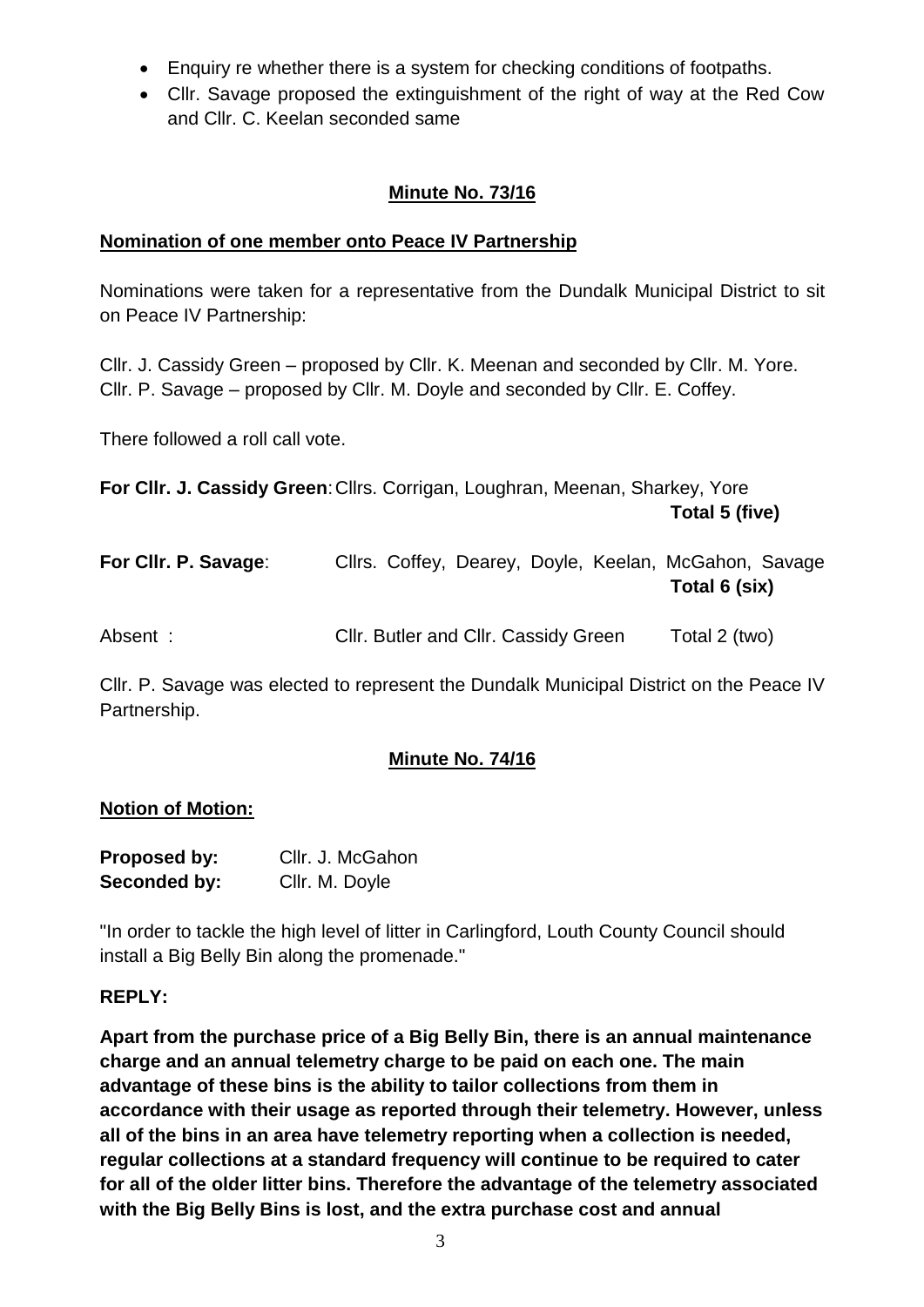**maintenance and licensing costs associated with them in the case of isolated installations are unjustified in terms of performance.** 

**The supplier of the Big Belly Bins informs us interalia that:**

**'***The largest efficiencies are gained when an entire street, collection route, or entire zone is covered by Big Belly,***' and**

**'***The costs of units are drastically reduced on certain volume levels***.'**

**Louth County Council will meet with the suppliers to get a better understanding of the costs and benefits associated with the deployment of these bins and the scale of any such deployment that would be required to provide an acceptable level of value for money. However it is likely to be constrained by the upfront costs of replacing older bins with these bins on the scale required.** 

Cllr. McGahon was pleased with the Council's positive response and that Carlingford was the ideal village for same due to high volume of tourists.

# **Minute No. 75/16**

### **Notion of Motion:**

| Proposed by: | Cllr. M. Yore    |
|--------------|------------------|
| Seconded by: | Cllr. J. McGahon |

'That Dlk Muncipal District provide a road to the front of houses in Villa Park/Greenaces as per planning conditions to ensure access for emergency services as per petitions lodged 7 years ago by residents"

### **REPLY:**

### **No provision has been made within the current budget for this proposal.**

Members queried when funding would be made available. P. Donnelly, Director of Services advised that there was no plans for same and that the Chief Fire Officer doesn't have concerns re access. He informed the members that it was a matter for the members at budget time.

### **Minute No. 76/16**

### **Notion of Motion:**

| Proposed by:        | Cllr. C. Keelan |
|---------------------|-----------------|
| <b>Seconded by:</b> | Cllr. M. Yore   |

"That this Municipal District carry out a review of the volume of parked traffic in the two areas listed below: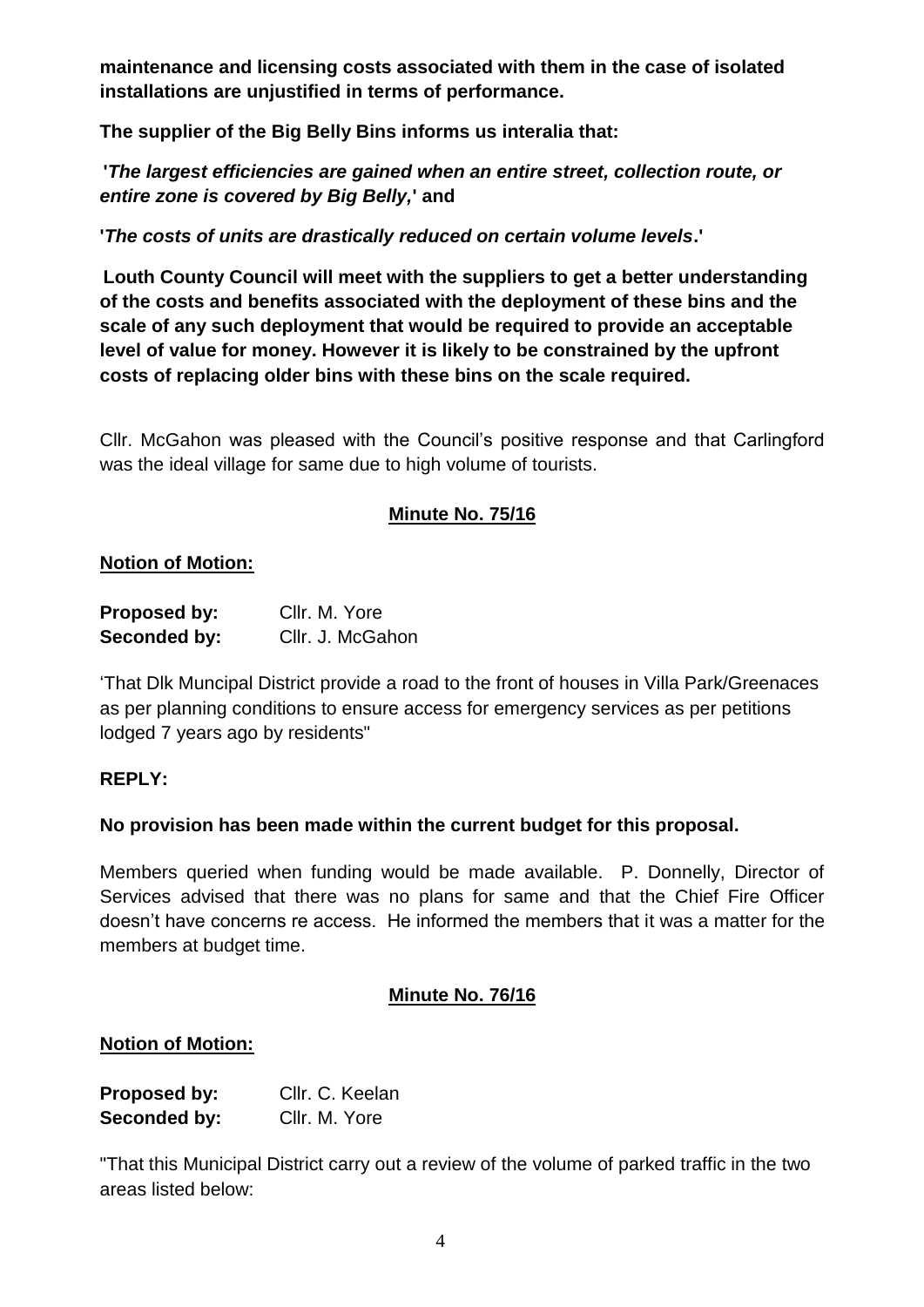#### a) Castle Road

b) The greater Demesne area with a specific focus on Park Drive up to Ice House Hill

in recognition with the difficulties that residents have in parking and accessing their homes in those areas at present."

## **REPLY:**

**Castle Road and the greater Demesne area sit just outside the pay-parking area of Dundalk, and are the first ports of call for those drivers who wish to avoid paying to park within the commercial centre of the town. This phenomenon occurs regularly where pay-parking is in place and the same is occurring at Hill Street, Bother an Iarainn etc. and can cause difficulties for residents. In an attempt to prevent this happening, the Council has provided three long-stay car parks and an additional private sector long-stay car park is also available. While these long-stay car parks are not at full capacity they are well used in the main. There is sufficient capacity in the long-term car-parks in the demesne area to facilitate those parking just outside the pay-parking area. However there will always be a group who will not pay for parking, and if we were to extend the payparking areas, we would only push the problem further away from the town centre.** 

**While the extension of the pay-parking area may facilitate some residents, it creates difficulties for people visiting these same residents and only transfers the problem further from the town centre. Therefore it is not recommended to change the current set up, but rather to keep it under review.**

### **Notices of Question**

The following Notices of question were noted by the members:

### **Minute No. 77/16**

### **Cllr. M. Yore**

" Accessiblity Upgrade Dlk Municipal District Discretionary Budget €48k - That this Council furnish breakdown of monies spent in each area and were overheads budgeted into and how much were these? Who was the Contractor and who in Council signed off on works completed to date to say up to standard?"

### **REPLY:**

**The funding was distributed as follows, Dundalk €25,000, Knockbridge €5,000, Blackrock €7,500, Carlingford €7,500, Omeath €5,000. No overheads were charged into this funding, nor were wages charged.**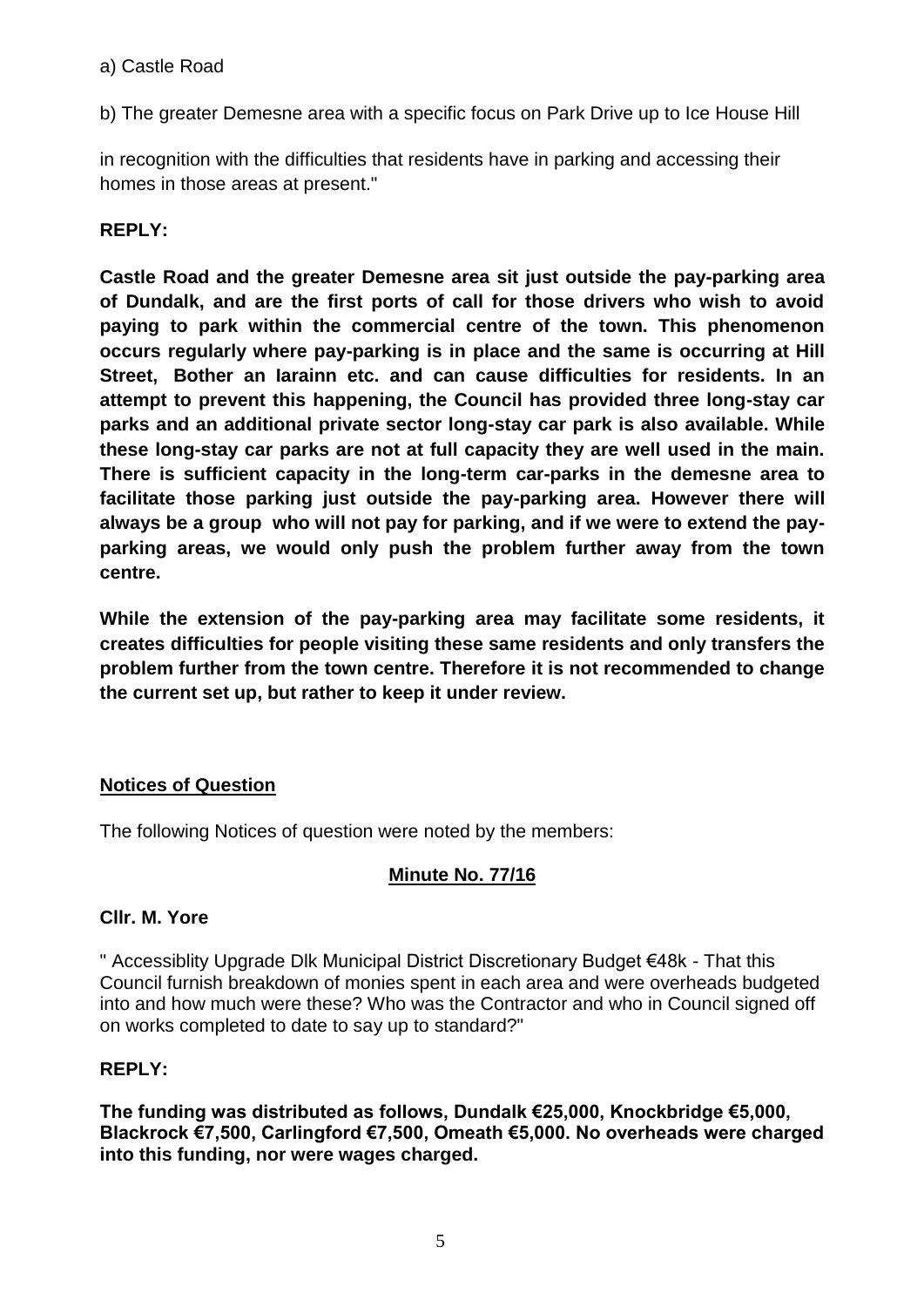## **Minute No. 78/16**

## **Cllr. C. Keelan**

With regard to Estate Management Policy 2016, recently adopted at LCC, and the section on Estate Focused Management subsection 10, can the elected members be informed of

A) What alleyways on estates or specific parts of estates do the Estate Management team hope to bring to the Municipal District to close-off during the remainder of our elected term?

B) The proposed timeframe.

C) What obstacles have been encountered in this process to date in not closing off more problematic areas that are contributing to anti-social behaviour issues?

#### **REPLY:**

**A) Currently the Council is preparing documents for commencement of the process for extinguishment of the Public Right of Way (PROW) at the following 3 No. Locations,**

- **· 27 Drive I, Muirhevnamor**
- **· 63 Aghameen, Muirhevnamor**
- **· 66 Doolargy, Muirhevnamor.**

**B) It is envisaged that the statutory process will be concluded by Q3 2016.**

**C) The Council is desirous of the timely execution of works necessary to effect the extinguishment of PROW when approved, however this is subject to the availability of both a staffing and financial resource.**

Cllr. Keelan enquired why Castle Heights was not included in proposed extinguishment of right of way. J. Lawrence, Senior Executive Officer advised that Castel Heights is not an extinguishment of a right of way and that works are required re the removal soil and the erection of a double fence which is estimated to cost €15,000.